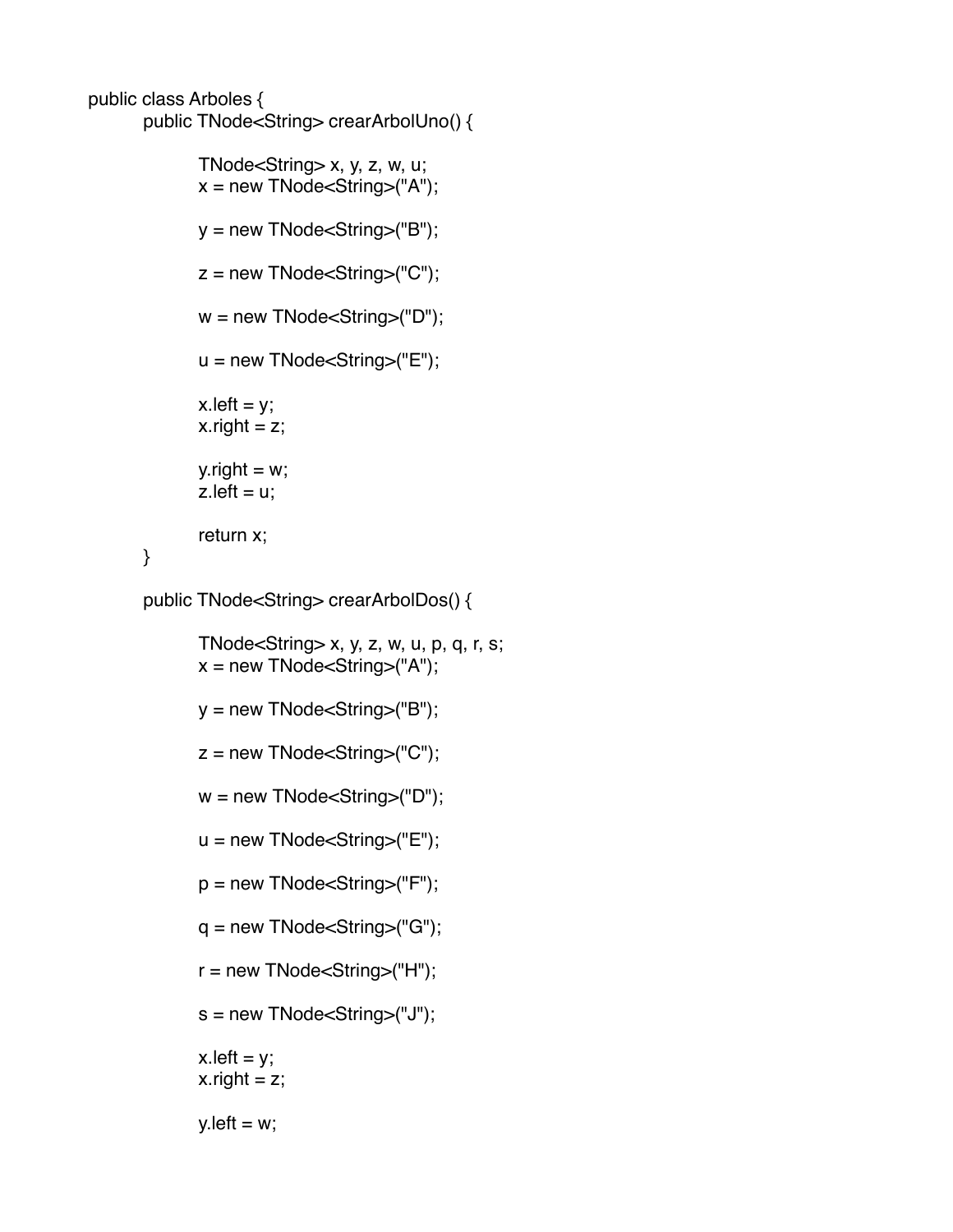```
y.right = u;
       \mathsf{z}.right = \mathsf{p};
       u. left = q;
       p.left = r;p.right = s;return x;
}
public TNode<String> crearArbolTres() {
       TNode\leString> x, y, z, w, u, p, q, r, s;
       x = new Thode <String>("A");
       y = new Thode <String>("B");
       z = new TNode<String>("C");
       w = new Thode <String>("D");
       u = new Thode <String>("E");
       p = new Thode < String>("F");
       q = new Thode <String>("G");
       r = new Thode <String>("H");
       s = new Thode <String>("I");
       x. left = y;
       x.right = z;
       z. left = u;
       \mathsf{z}.right = \mathsf{p};
       y. left = w;
       w. right = q;
       u. left = r;
       u.right = s;
       return x;
}
```
public void recorrerInOrder(TNode<String> raiz) {